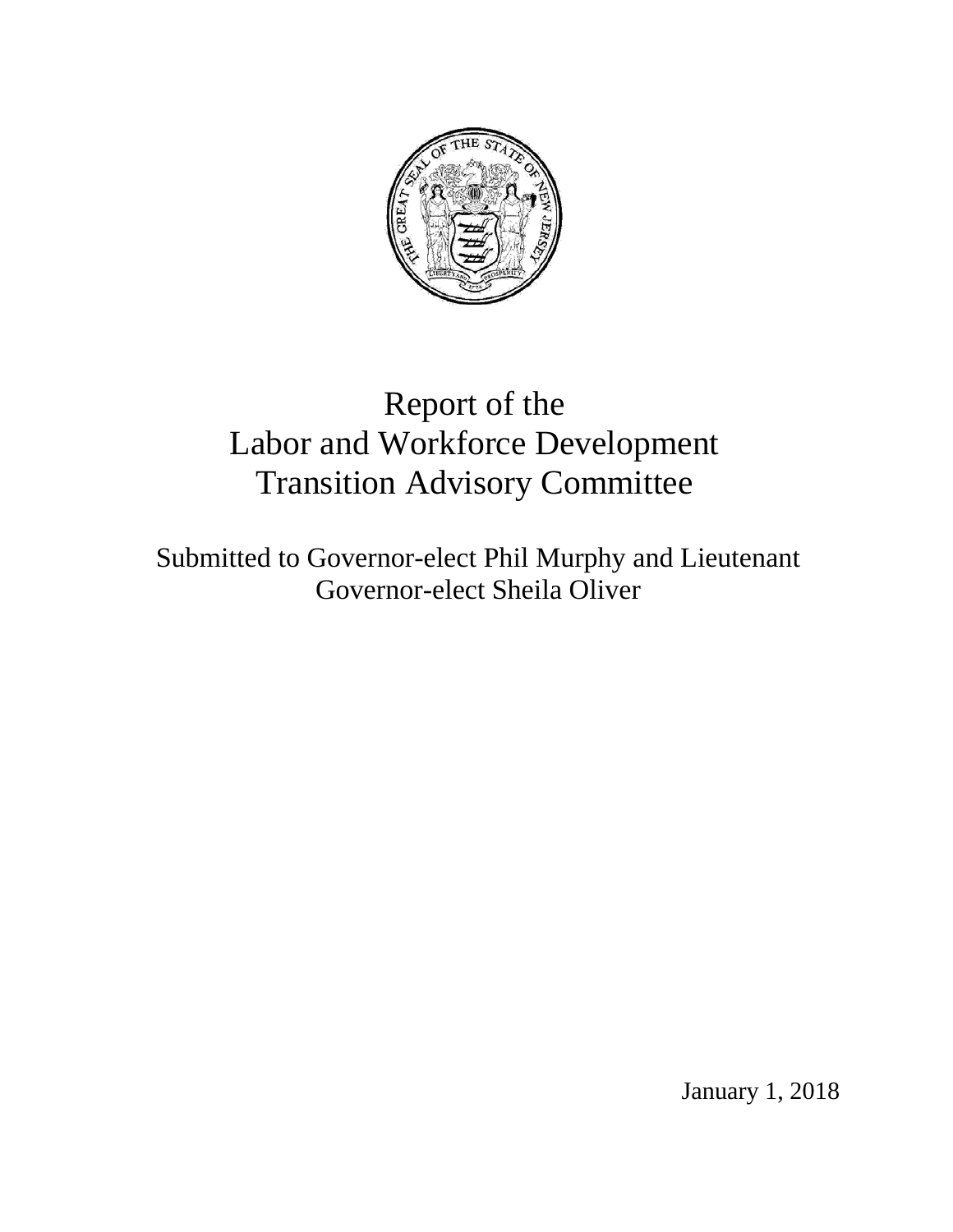# **EXECUTIVE SUMMARY**

The Labor and Workforce Development Transition Advisory Committee recommends that the Governorelect consider the following recommendations to accomplish the following two key priorities:

# **I. Priority: Reform workforce development and career training**

- i. Launch the NJ Career Network
- ii. Integrate Technological Resources to Improve Service Delivery
- iii. Transform Unemployment Insurance (UI) into Reemployment Insurance
- iv. Expand Work-based Learning including Apprenticeship and Pre-Apprenticeship Programs
- v. Remove Barriers to Entry for English Learners and Non-Citizens

# **II. Priority: Advance worker protection and empowerment**

- i. Raise the Minimum Wage to \$15/Hour<br>ii. Ameliorate Gender Pav Equity Disparit
- Ameliorate Gender Pay Equity Disparities
- iii. Improve Enforcement of Employment and Wage and Hour Laws
- iv. Curb Employee Misclassification Abuse
- v. Expand Paid Family Leave
- vi. Mitigate the Harm from Trump Federal Rule Changes
- vii. Institute Statewide Mandatory Earned Sick Leave
- viii. Prohibit Unfair Scheduling Practices
- ix. Ensure That Workers Benefit from State Contracting and Incentives
- x. Adapt to the "Gig Economy"
- xi. Establish a New Jersey Caregiver Task Force
- xii. Integrate New Jerseyans with Disabilities Into the Workforce
- xiii. Improve the Workers' Compensation System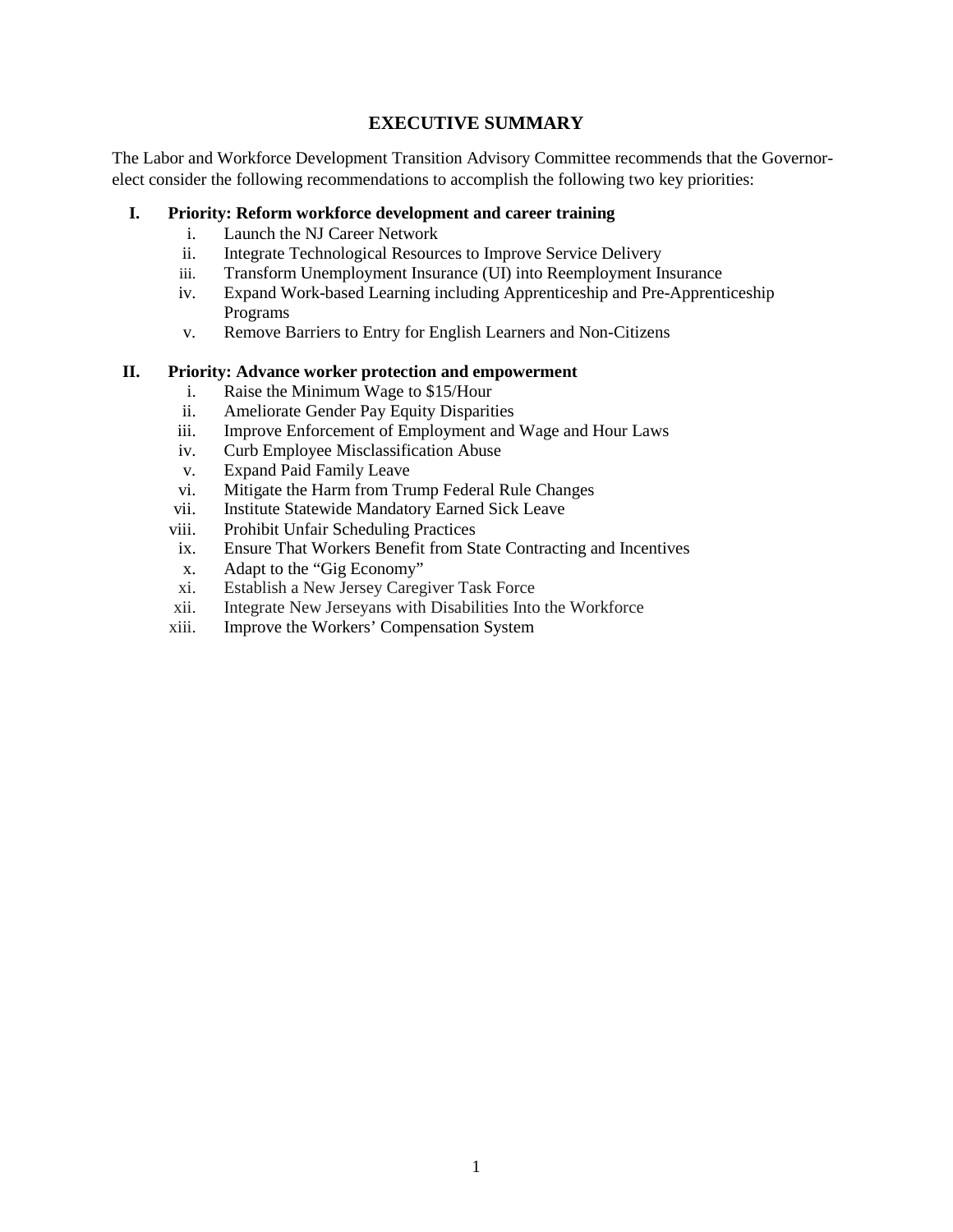# **REPORT**

# **I. PRIORITY: REFORMING WORKFORCE DEVELOPMENT AND CAREER TRAINING**

The committee recommends that the Murphy Administration take administrative action to advance coordination, communication, and data sharing across state and county government, while also increasing accessibility by correctly aligning programs and reducing duplication. We must ensure that the agencies administering programs and services have the appropriate infrastructure and mechanics to be effective. We further recommend empowering residents by making service delivery more culturally and linguistically inclusive.

# **i. Recommendation: Launch the NJ Career Network**

The Murphy Administration should launch a career network to provide New Jerseyans with the skills needed to secure family-sustaining jobs. This will ensure that all NJ employers have access to the skilled workers they need to remain competitive in a constantly evolving and global economy. It should establish protocols and policies to ensure transparent, efficient, and effective use of federal and state workforce development and training funding. The state should capitalize on best practices employed in other states and be guided by evidence-based programs, leveraging experiences from the New Start Career Network. The NJ Career Network should include:

- Career management and advice, with access to virtual and in-person coaching provided by a newly created NJ Coaching Corps that could include trained coaches affiliated with the One-Stop Career Centers, libraries, community colleges, nonprofits, employers, labor organizations, and community and faith-based organizations;
- Robust technology tools and user-friendly software programs and mobile apps that are available 24/7 to help job seekers navigate careers, complete online applications, optimize résumés, prepare for interviews, complete training modules (including basic digital and computer literacy), learn about and pursue entrepreneurial and gig opportunities, and practice pre-employments skills tests;
- Training for in-demand industry-recognized credentials and skills, especially to help lower skilled workers prepare for pathways to middle skills jobs, including twogeneration strategies that address the economic and educational challenges of children and their parents by combining early childhood education and workforce education and training services to help low-income families, plus expanded access to community colleges with an emphasis on work-based learning models, such as career and technical education (CTE), on-the-job training, apprenticeship, integrated education and training (including options for English language learners/ESL), internships, and other learn-andearn models; and
- Employer engagement, including efforts to better serve small and medium-sized enterprises (SMEs) and women- and minority-owned business enterprises (WMBEs), target training funds to initiatives that reflect local hiring needs and skills gaps that may be overlooked by some statewide efforts, and reward "upskill/backfill" strategies that advance current workers and create positions for unemployed job seekers.

The NJ Career Network design would be used to strengthen the services currently provided through the NJ workforce development system. The current system suffers from a lack of transparency, integration, and coordination across workforce development programs and resources. In 2011, the Christie administration created sector-based Talent Networks and in 2016, Talent Development Centers (TDCs), which were awarded \$8.4 million in late October 2017.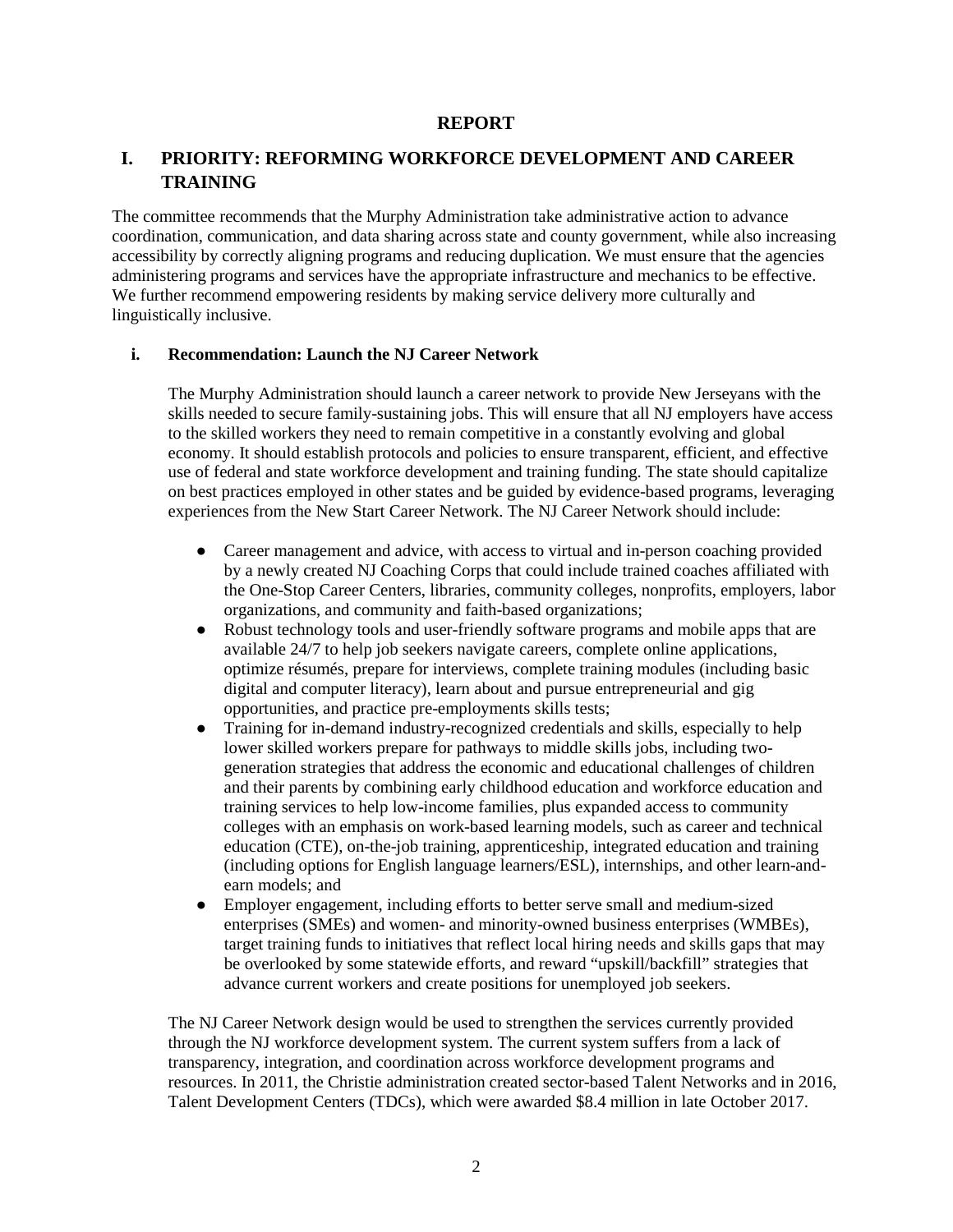The mission of these entities has changed multiple times, with no clear evidence of their effectiveness in increasing the skills of New Jerseyans or addressing the needs of employers. The Murphy Administration should conduct a review of all workforce development programs and funding. It should expand those that have evidence of success and a positive return on investment, eliminate those that are not effective, and create new one to fill gaps in needed areas.

The Administration should take administrative actions, and if necessary reallocate and reprioritize funding and resources to support the public workforce system. The creation of a Governor's Jobs and Economic Opportunity Council with policy leadership from the Governor's Office will provide a basis for revamping the public workforce system and coordinating efforts of the relevant departments and agencies.

In addition, to better inform future policy making and review the impact of programs, support for the NJ Education to Earnings Data System (NJEEDS), a longitudinal data system housing state education, postsecondary education, employment, and workforce data, should be increased.

# **ii. Recommendation: Integrate technological resources to improve service delivery**

Timely access to data and integration of IT systems is essential for making informed decisions on key economic and workforce development issues. The Murphy Administration should assess the current IT infrastructure/ecosystem supporting the workforce development system and make the necessary investments to deploy technology in new ways to create a system that has the functionality to connect with each other to better deploy resources to support citizens and businesses.

When a job seeker faces a barrier to employment, such as low literacy, transportation, or child care, it would be beneficial to seamlessly connect them to services such as SNAP, TANF, Medicaid, WIC, rental assistance, child care assistance, and subsidized transportation. This committee urges the Murphy Administration to prioritize the establishment of a new integrated workforce development IT solution that meets all the new federal mandates of WIOA, as well as the goals of increasing staff efficiency and improving customer experience across WIOA programs and Unemployment Insurance (UI) benefits. Modernizing our workforce system would enable seamless referral and enrollment into other public programs that could help jobseekers achieve positive outcomes.

The system should be designed as a Common Intake, Referral, and Reporting System. It should allow the UI and WIOA agency partners to consistently capture and manage intake data, combine that data for reporting, and produce accurate reports that include all data elements required under UI, WIOA, and other federal and state regulations. The system should also allow for the sending of notifications via the internal message system, email, postal mail, text message, or social media. It should operate 24/7, and allow residents to apply online or with staff assistance.

These improvements to how New Jersey's various workforce development and social assistance programs interact will represent costs at the outset, and likely represent only a portion of the work that needs to be done in order to bring New Jersey's government IT infrastructure into the  $21<sup>st</sup>$ century. There will be upfront costs occasioned by this necessary investment, and the state should consider all options at its disposal in finding ways to finance them, including entering into partnerships with the tech sector. In the long run, however, these improvements will generate positive career outcomes that will translate into economic gains for the state and its citizens.

# **iii. Recommendation: Transform Unemployment Insurance (UI) into reemployment insurance**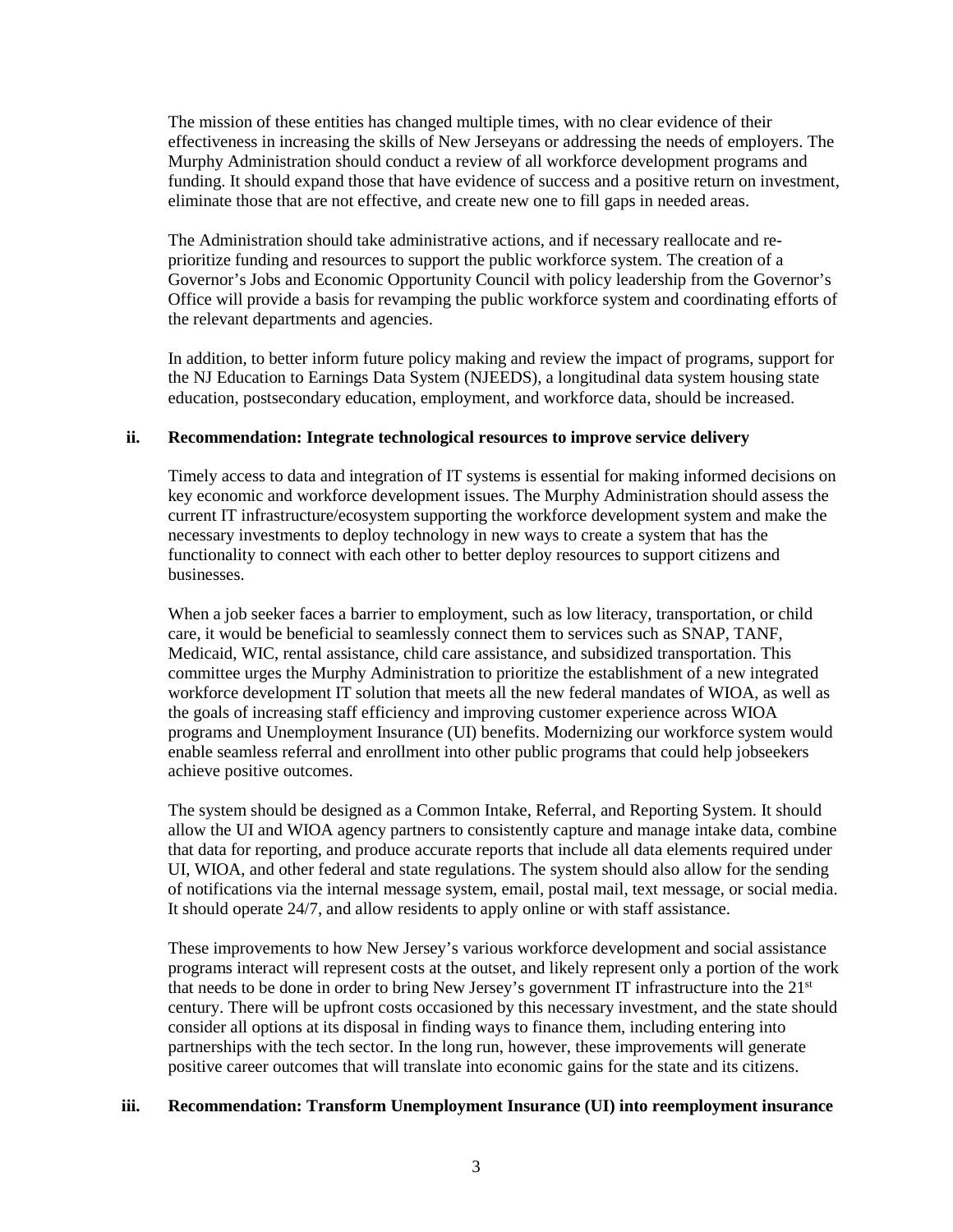According to the BLS, New Jersey's rate of long-term unemployment—unemployment lasting six months or longer—stood at 32.4 percent for 2016, well above the national average of 25.9 percent. Long-term unemployment can be devastating to individuals, their families, and their communities, affecting not only their financial well-being but their physical and mental health as well. Employers are often reluctant to hire job seekers with long gaps in their work history, making their return to work especially difficult. This becomes more difficult for long-term unemployed job seekers who are older, low-skilled, minorities, individuals with disabilities, and returning citizens. Research has proven that the best way to help job seekers avoid the trap of long-term unemployment is by preventing it in the first place through early intervention and robust job search assistance.

In addition to developing an integrated IT system, to better serve unemployed workers—and to reduce UI duration and costs to the UI Trust Fund—New Jersey should modernize UI to make it the first step in an active reemployment process. This process would start with an in-person or virtual session with a reemployment coach (*see the NJ Career Network above*) at the time of the job seeker's first contact with the UI system. Reemployment coaches would be available through a newly created NJ Coaching Corps that includes trained coaches affiliated with the One-Stop Career Centers, public libraries, community colleges, nonprofits, employers, labor organizations, and community and faith-based organizations. Assessments should be used to help identify those individuals who are most likely to need training to return to work as well as those who are most likely to exhaust UI before they have a new job. Each job seeker should develop an individualized reemployment action plan. Bimonthly follow up sessions with a coach that trigger additional active labor market supports over time, combined with access to robust technology tools, will ensure that individuals are making progress in their job search. Professional development and cross-training opportunities for public workforce system staff should be enhanced to ensure they are well prepared to help those need assistance.

The Murphy Administration should explore expanding reemployment assistance to job seekers who are currently not covered by UI benefits, including those who are engaged in selfemployment or in gig employment (such as drivers for Uber or Lyft). This could be part of a longer-term effort to introduce portable benefits for these workers.

DLWD should also undertake to raise employer awareness of the state's work sharing program, which can provide employers with an alternative to layoffs by temporarily reducing employees' time on the job and providing them partial UI benefits to offset lost wages. LWD should also promote Self-Employment Assistance for UI recipients who are interested in entrepreneurship.

The administration should also ensure that funds from the Workforce Development Partnership Program (WDPP) that are intended to assist long-term, chronically unemployed workers be spent on that purpose rather than for other activities that have little to do with legislative intent.

UI modernization can be accomplished primarily through administrative action and existing agency authority. Funding would be available through the reallocation of existing resources.

# **iv. Recommendation: Expand work-based learning including apprenticeship and preapprenticeship programs**

Registered apprenticeship programs today offer access to some 1,000 different career areas. For workers, apprenticeship is an "earn while you learn" and for employers, apprenticeship is a tool to help create predictability in a volatile labor market. Given the growing number of middle skills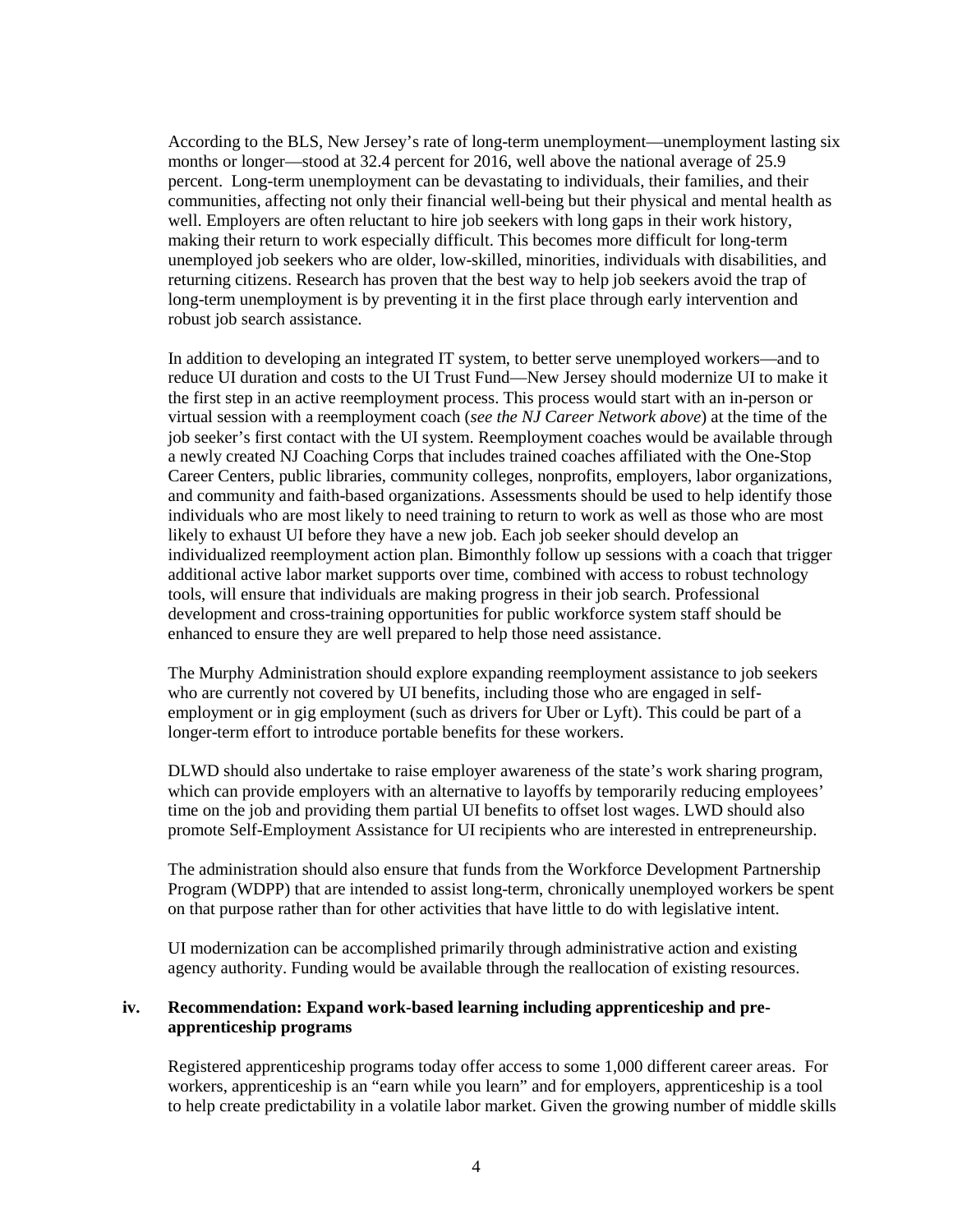jobs in New Jersey that require some education and training beyond high school, New Jersey should expand support for registered apprenticeships.

New Jersey should expand the range of recognized, apprenticeable occupations, including white collar occupations such as insurance, pharmacy, IT, human resources, health care, STEM occupations, and others. To do this, New Jersey will need to develop programs to incentivize employers to invest in new apprenticeships, such as through tax incentives or grants. The state should also provide technical assistance to help new employers understand the process of getting apprenticeships registered, and to help groups of smaller employers band together to support apprenticeship programs they might not pursue on their own.

Additionally, the state should expand efforts to promote career and technical education (CTE) and apprenticeships as viable postsecondary pathways to parents, middle and high school students, and guidance counselors. The NJ Career Assistance Navigator (NJCAN), a free online resource providing career and college guidance, should be reviewed to ensure it promotes work-based learning opportunities alongside college degrees.

Expanding systemic opportunities for apprentices to receive college credit and work toward degrees will also increase its attractiveness. This could be done by reconfiguring NJ PLACE (Pathways Leading Apprentices to a College Education), originally designed to help individuals participating in apprenticeship programs primarily in the building trades receive college credits that could be applied to associate degrees. A review of models to expand opportunities for apprenticeships to result in college credit should be undertaken.

To increase the pipeline of would-be apprentices, New Jersey should expand pre-apprenticeship opportunities for those who may need additional basic skills before they can become successful apprentices. Emphasis should further be placed on making opportunities available to women and minorities who may have been underrepresented in traditional apprenticeships, including by creating incentives for recruitment from those demographic categories. New Jersey should also look for opportunities to develop apprenticeships targeted to mid-career and older long-term unemployed workers, including helping them receive credit for prior learning and experience.

The incoming Administration can begin to expand apprenticeship opportunities through executive order and administrative actions. Funding can come from redirecting Workforce Development Partnership Program (WDPP) funds, developing strategies to integrate apprenticeships more fully into the state's workforce development programs, and making state tuition assistance available.

#### **v. Recommendation: Remove barriers to entry for English learners and non-citizens**

This committee recommends that the Murphy Administration identify and remove unnecessary barriers to entry for workers for whom English is not their native language. For example, integrated ESL materials and workforce training should be developed and established as a norm in all program development and design. Furthermore, greater efforts should be made to translate applications and materials into foreign languages, and applicants should not have to specify citizenship status nor country of origin on official forms unless strictly required for programmatic purposes.

# **II. PRIORITY: WORKER PROTECTION AND EMPOWERMENT**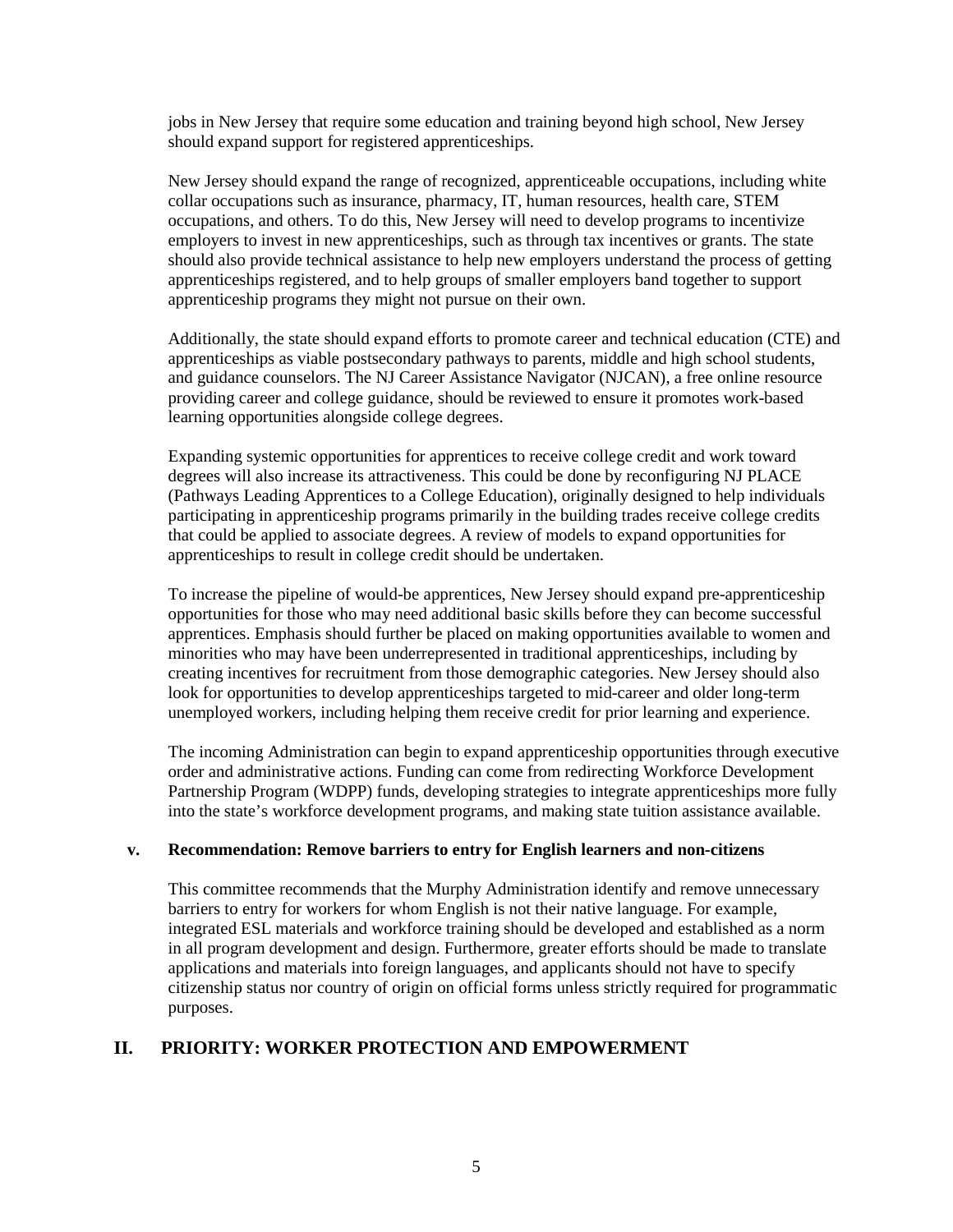This committee recommends that the Murphy Administration take administrative actions to provide hands-on assistance to nonprofits, promote provider agency sustainability under the fee-for-service model, and increase economic opportunities for direct support professionals.

# **i. Recommendation: Raise the minimum wage to \$15/hour**

An increase in the minimum wage to \$15 per hour will restore the value of the minimum wage to its past levels, as inflation has eroded its value and help to keep pace with increasing costs of living in New Jersey.

Raising the minimum wage in New Jersey would mean that 1 in 4 workers (about 975,000 workers) would receive a pay increase. Over a quarter of those individuals are parents. Twentyone percent of New Jersey children—more than 400,000 kids—have at least one parent who would benefit from increasing the minimum wage to \$15 an hour. New Jersey's minimum wageearning population is tremendously varied: 61 percent work full time; 53 percent are women; 47 percent attended or graduated from college; just 17 percent have less than a high school diploma. 49 percent are white; 29 percent are Latino; 14 percent are black. 892,000 are at least 20 years old; only 84,000 of these workers are teenagers. Many of our young minimum wage earners are working their way through school.

Raising the minimum wage creates the potential for a massive economic stimulus when these workers purchase goods, retain their homes, and care for their families. Given that New Jersey's low-wage workforce is older, more diverse, and more educated than ever before, it is critical that any increase in the minimum wage apply to all New Jersey workers.

The minimum wage was also discussed in the Agriculture Transition Advisory Committee. Many members in that committee expressed their support for training and youth wages, specifically for those working in the agricultural sector.

# **ii. Recommendation: Ameliorate gender pay equity disparities**

This committee recommends that the Murphy Administration take swift executive action to assess wage disparities in the state workforce and take steps to remedy gender-based pay equity in the state workforce and in public contracting. The Administration should also recommend legislative action to remedy past and ongoing pay disparities in the private sector by expanding legal remedies for such relief.

As of April 2017, the median annual pay for a woman holding a full-time, year-round job in New Jersey was \$50,373 while median annual pay for a man holding the same job was \$61,462. This means that women in New Jersey are paid 82 cents for every dollar that men are paid. This disparity can be even greater for women of color; black women are paid 58 cents and Latinas are paid 43 cents compared to the dollar white men are paid. New Jersey women who are employed full time lose a combined total of more than \$32.5 billion every year due to the wage gap. Additionally, more than 417,000 New Jersey households are headed by women; about 23% of those families have incomes that fall below the poverty level.

# *Administrative Action*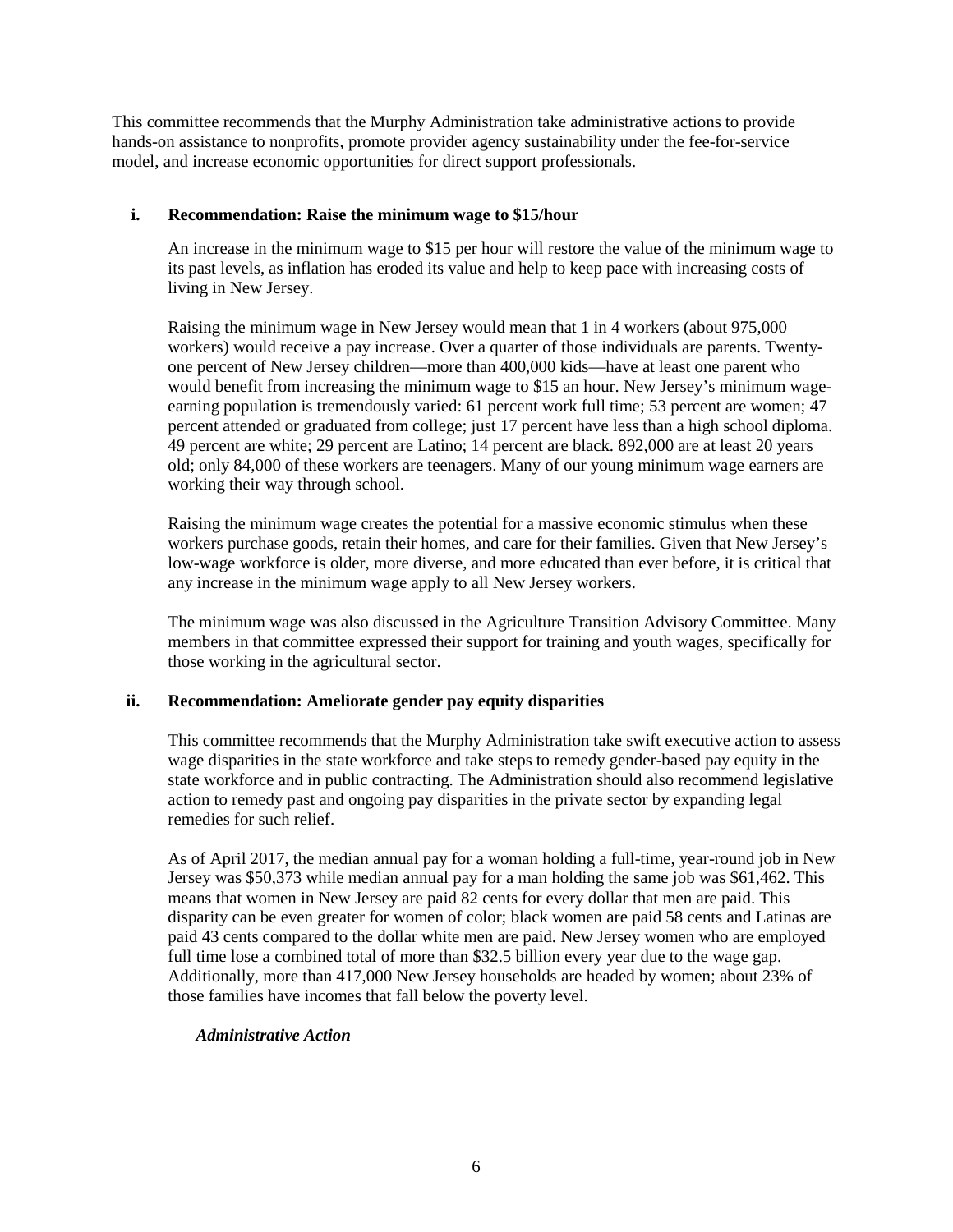We recommend that Governor Murphy order each State department and independent authority to undertake an internal gender pay equity review to assess the extent of the disparities in compensation between similarly-situated male and female employees.

He should create a Pay Equity Task Force to examine the results of all the audits conducted, and within a period of six months, issue recommendations on how the State can remedy any gender wage gap found in its workforce.

By executive order, the Governor-elect should require that all State procurement include a requirement that contractors, subcontractors, and grantees receiving State funds certify that their employment practices do not result in gender-based wage disparities. These entities should be required to report earnings data for employees by sex, race, ethnicity and job category.

The Pay Equity Task Force would be further tasked with providing recommendations on how best to assess and monitor the pay equity practices of State contractors and grantees on an ongoing basis.

These issues can also be addressed through education and other policy initiatives discussed below. This includes educating girls and young women about employment opportunities in high-paying fields, expanding access to child-care and pre-K, and training DWLD employees to respond to wage-discrimination claims.

#### *Legislative Action*

This administration should propose legislation to strengthen protections against employment discrimination and promote equal pay for women by updating the NJ Law Against Discrimination (LAD). It should be unlawful for an employer to discriminate between employees on the basis of sex by paying a lower rate of compensation, including benefits, to employees of one sex for substantially similar work—when viewed as a composite of skill, effort, and responsibility. This legislation must further provide that an unlawful practice occurs *each* occasion that compensation is paid in furtherance of that discriminatory practice. In effect, each instance of a violation under the statute would therefore restart the applicable statute of limitations. Liability would accrue and a claimant may obtain relief for back pay for the entire period of time in which the violation has been continuous, if violations continue to occur within the statute of limitations.

Support legislation requiring DLWD to survey pay data already available and require employers to submit pay data identified by the race, sex, and national origin of employees. These data will enhance DLWD's ability to detect violations of law and improve its enforcement of the laws against pay discrimination.

Support legislation banning or limiting the practice of requiring information about a prospective employee's salary history, and banning retaliating against employees that seek to find out whether they have been the subject of wage discrimination.

#### **iii. Recommendation: Improve enforcement of employment and wage and hour laws**

This committee has identified the enhancement of DLWD's enforcement of numerous employment and wage and hour laws and regulations as an area in need of immediate administrative action by the Murphy administration. The Department of Labor and Workforce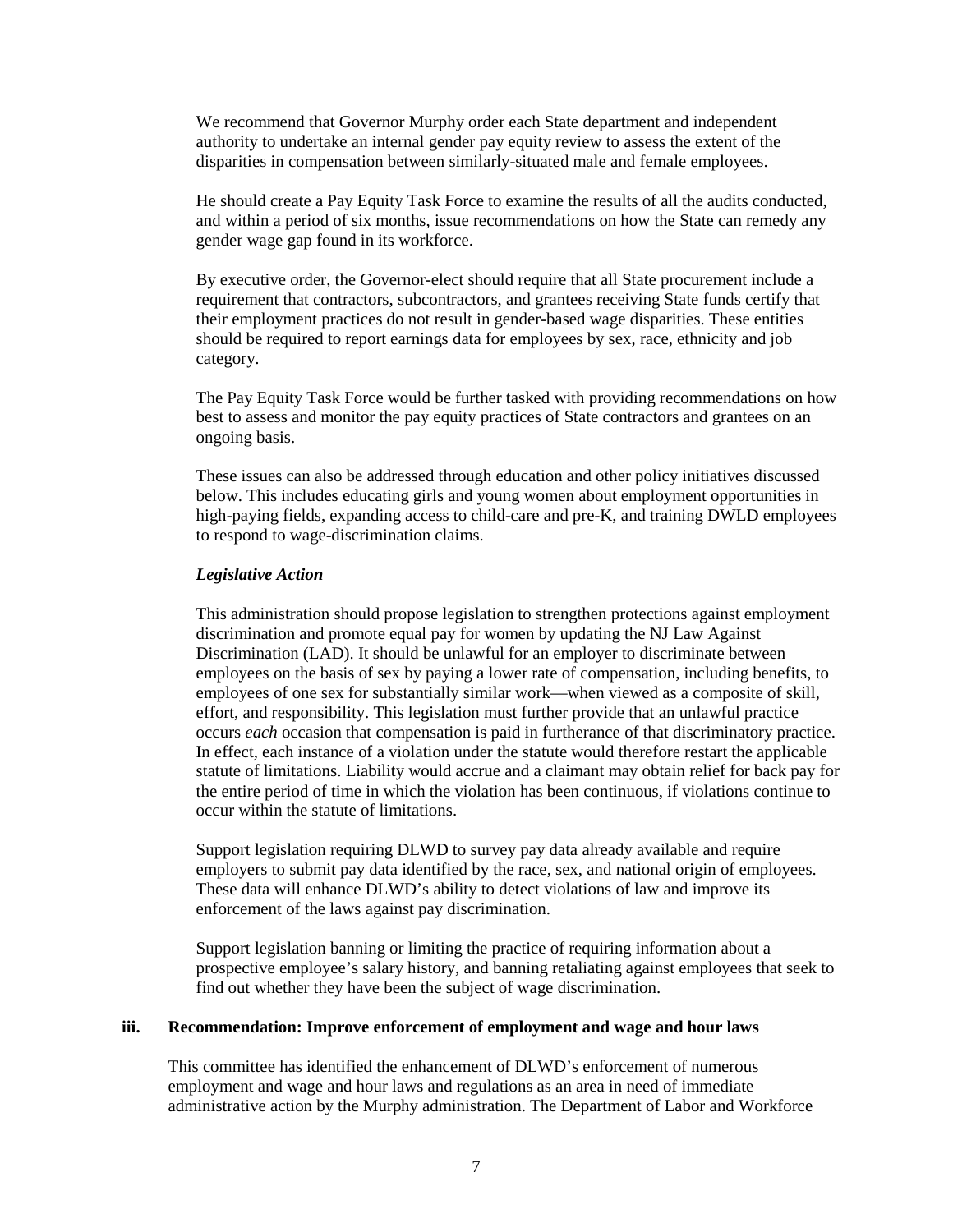Development is tasked with enforcing wage and hour statutes and regulations (policing wage theft, ensuring that employers pay employees the minimum wage, overtime rules), prevailing wage rates, and matters such as the classification of workers as employees or contractors. All of these affect the health of the state's workforce, as the extent to which they are enforced determines the employment climate in New Jersey, particularly for lower-wage and lower-skill workers. Wage and hour enforcement is vital to ensuring that our most economically vulnerable workers are being treated fairly by their employers; workers being paid fairly for their labor also helps support our local economies.

The Christie Administration has de-emphasized this type of enforcement. State budget documents reveal that the Division of Labor Standards and Safety Enforcement, tasked with enforcement of wage and hour laws and prevailing wage laws, has seen dramatic cuts, with staffing levels falling from 222 in 2005 to 169 in 2017. According to data provided to the Legislature, between 2005 and 2016, the number of field representatives for prevailing wage enforcement has decreased from 20 to 14; the number of inspections has decreased from 1,575 to 472; the number of cases has decreased from 1,383 to 387; and the amount of penalties has decreased from a high of \$1.199 million in 2006 to \$389,945 in 2016. These reduced enforcement numbers do not simply illustrate the number of cases of underpayment of wages that is going unregistered; they also represent uncollected financial resources in the form of fines and penalties that could go toward supporting DLWD's enforcement mission.

This committee therefore recommends that the Murphy Administration take the following actions regarding enforcement resources at DLWD:

#### *Administrative Action*

Increase staffing levels at the Division of Labor Standards and Safety Enforcement in order to increase the number of staff and field representatives investigating wage and hour and prevailing wage violations. This would result in a greater number of complaints received, enforcement penalties, enforcement fees, number of employees helped, and amount of back wages collected. Any staffing increase should be accompanied by a review of divisional training procedures and the development of effective software tools to ensure that current and future employees are fully capable of carrying out their enforcement duties.

Departmental enforcement policies should further be updated to make it DLWD standard practice to perform broad cross-agency investigations of an employer's practices when individual claims of violations indicate that there may be broader abuses.

The Christie Administration has moved away from the practice of having Deputy Attorneys General (DAGs) detailed to DLWD full-time for enforcement purposes, opting instead to rotate in DAGs on an as-needed basis. The Murphy Administration should bolster enforcement efforts by assigning full-time DAGs at DLWD for enforcement.

Substantial resources should be devoted to promoting education about wage and hour laws and workplace standards. The state should partner with non-profits and community organizations to educate in particular those segments of the workforce most likely to be unaware of their rights or to be afraid to publicly assert them.

Finally, under the current Administration, DLWD has relied on intermittent workers in undertaking its mission. The Murphy Administration should ensure that this work is done through a merit and fitness system by full-time state employees.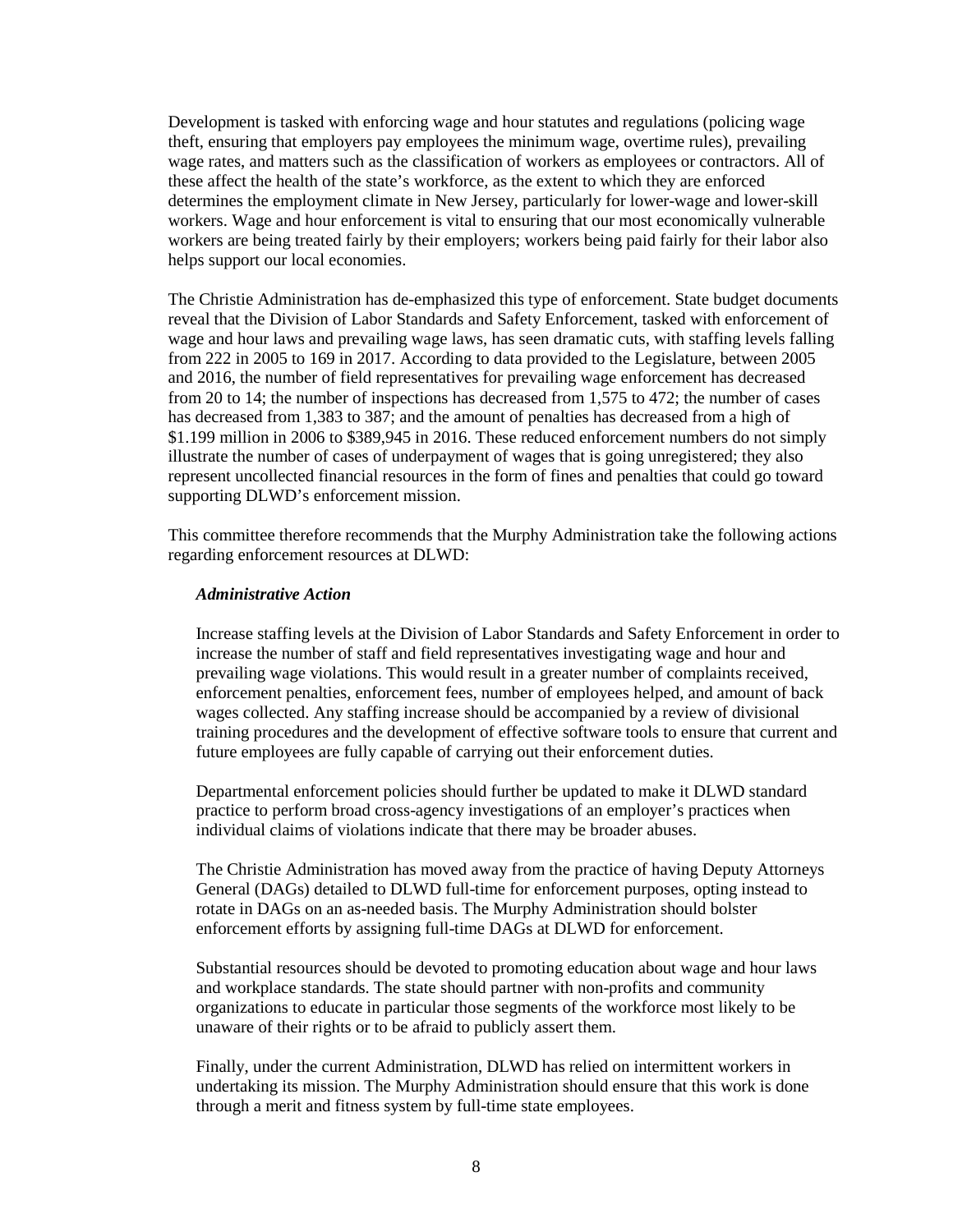# *Legislative Action*

Enhanced enforcement should be accompanied by changes in policy that act as an effective deterrent against worker abuse. This committee recommends that the Murphy Administration pursue legislative changes enhancing criminal sanctions on employers that commit wage theft or that systematically fail to pay the minimum wage or the prevailing wage. This legislation should allow affected workers to obtain back wages owed to them, as well as liquidated damages. This legislation should include provisions ensuring that affected workers are protected from retaliation for pursuing the remedies available to them. Finally, the legislation should specify that DLWD should be able to recommend and apply additional sanctions, such as license suspensions and stop-work orders, to employers that violate these laws. The law should be updated to ensure that malfeasors cannot avoid sanctions through simple corporate restructuring by maintaining a database of bad corporate actors and their individual officers.

Any staffing increase in these areas will likely be revenue neutral or fiscally net positive since increased enforcement should result in collection of additional revenue from fines and penalties.

#### **iv. Recommendation: Curb employee misclassification abuse**

The practice of misclassifying workers as independent contractors rather than as workers harms both workers and taxpayers. An "employee" receives unemployment compensation, family leave, paid vacations, health insurance, disability, and other benefits that increase operating expenditures, but "independent contractors" do not. Businesses can avoid significant state and federal obligations by retaining and classifying independent contractors as such. Moreover, they can write off funds paid to independent contractors as a business expense, rather than include them as taxable wages. When employee worker misclassification occurs, workers are cheated out of the wages and benefits that they are rightfully owed, and the government misses out on of its fair share of employee-related income, such as unemployment, disability, and Social Security taxes, and workers' compensation premiums. According to the New Jersey Business and Industry Association, an estimated \$535 million in taxes go unreported annually due to misclassification. DLWD randomly audits roughly 2% of the state's 230,000 employers to ensure that unemployment and disability insurance payments are properly remitted for workers.

Recent New Jersey Supreme Court precedent and guidance out of the federal Department of Labor have clarified the factors to be examined in determining a worker's status. In light of this shifting landscape, this committee recommends that the Murphy Administration empanel a new task force to conduct a broad overview of the state's current misclassification statutes, regulations, and enforcement, and to provide recommendations on how best to update the state's regulatory framework to reflect new realities and changes in federal regulations.

#### **v. Recommendation: Expand paid family leave**

This committee recommends that the Murphy Administration enact legislation to make New Jersey's paid family leave program truly accessible to working families by increasing the program's income replacement, expanding the number of family members that program participants could care for under it, allowing for more flexibility in taking the leave time, and protecting program participants' jobs. Access to paid family leave protects workers and their families, helps businesses, boosts the economy, and is tied to positive long-term economic outcomes for adults and positive long-term health outcomes for families. NJ's Family Leave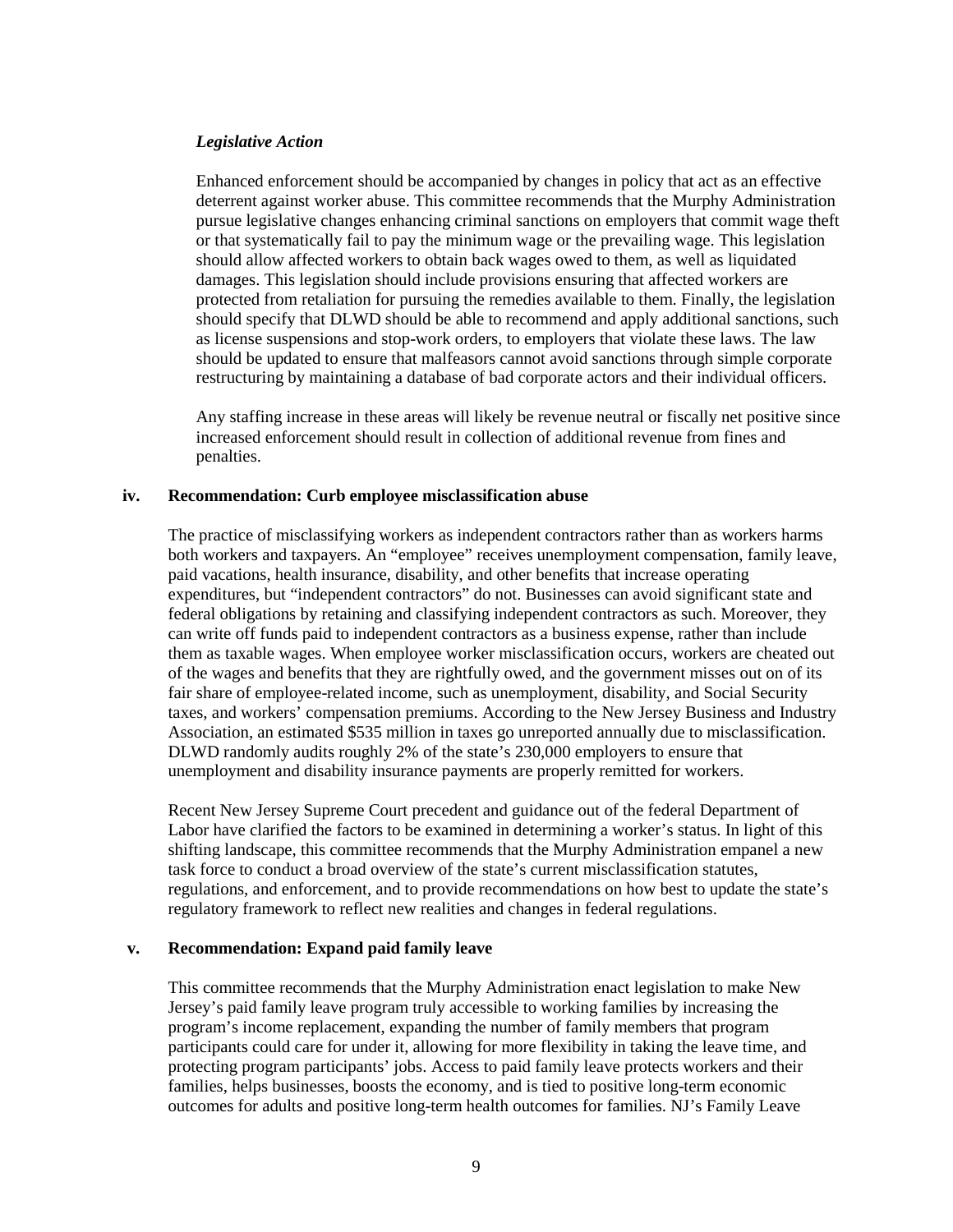Insurance (FLI) program provides workers with a percentage of their full pay for up to six weeks to care for a sick relative or bond with a new baby or adopted child.

However, participation in FLI is out of reach for many New Jerseyans due to low wage replacement rates. Under the program, two-thirds of a worker's weekly salary is replaced, up to the current cap of \$633 per week. This maximum reimbursement is equivalent to a salary of \$32,000 a year, which is about the same as New Jersey's true poverty standard (200 percent of the federal poverty level) for a two person family (\$32,040). For many NJ families, taking that kind of financial hit is simply not possible. It is particularly unfair that lower-income families cannot take advantage of the program, since many of them pay into it: the program is fully funded by employees through a modest payroll tax deduction (currently capped at an annual, per-worker max of \$33.50), which is adjusted annually based on projected program expenditures.

From 2009 to 2015, more than 200,000 FLI claims were approved, paying out over \$507 million in benefits. Eighty-one percent of the claims paid out have been for bonding with a new child and 18% have been used to care for an ill family member. New Jersey women have used paid family leave far more than men, making up 86% of all eligible claims. On average, only about 12% of eligible new parents (about 31,000 New Jerseyans) have used paid family leave each year. The usage rate for new parents has been mostly flat, rising to just 13% in 2014 from 11% in 2010, and is lower than other states with programs, such as California (17%).

There is also a skewed gender participation rate for the program. Few men take paid family leave in New Jersey, particularly for bonding with a child. Men account for just 12% of paid out claims to care for a new child, likely due to the low wage replacement rate. With NJ men earning \$12,000 a year more on average than women, many working men stand to lose larger chunks of their take-home pay by taking leave. Men in California and Rhode Island use paid family leave at significantly higher rates than men in New Jersey, making up over 30 percent of all claims in those states. Well-compensated, gender-neutral, and readily accessible paid family leave can have an equalizing effect between men and women. Since men and women are equally eligible to apply for FLI, it can help reduce disparities between salaries, workplace promotions and childcare duties.

Therefore, this committee recommends that the Murphy Administration prioritize enacting legislation modernizing the FLI program and its IT infrastructure to make the program more affordable to more families by providing a higher rate of wage replacement, lengthening leave periods from 6 to 12 weeks, and expanding the availability of intermittent leave, thereby adding flexibility that better reflects the changing nature of the modern workforce and family obligations. The program's parameters should be expanded to capture a more realistic conception of who qualifies as family, including providing mechanisms to allow for the care of "chosen family." Family leave legislation should also include expanded job protection and anti-retaliation provisions for program participants. To make the program work for broader swaths of the workforce, the legislation should allow self-employed individuals to buy into the program through quarterly contributions. The legislation should also address administrative changes that simplify the program's application process and increase the speed at which applications are processed and benefits disbursed, including the processing of applications prior to the start of scheduled leave. Finally, substantial resources should be devoted to publicize the program, as many New Jerseyans are unaware of the program's existence and benefits.

The benefits and costs of the FLI program are funded entirely through an additional assessment on workers' wages subject to TDI taxes, which is adjusted automatically based on a forecast of what program expenditures will be. In 2016, the gross FLI benefits paid to claimants totaled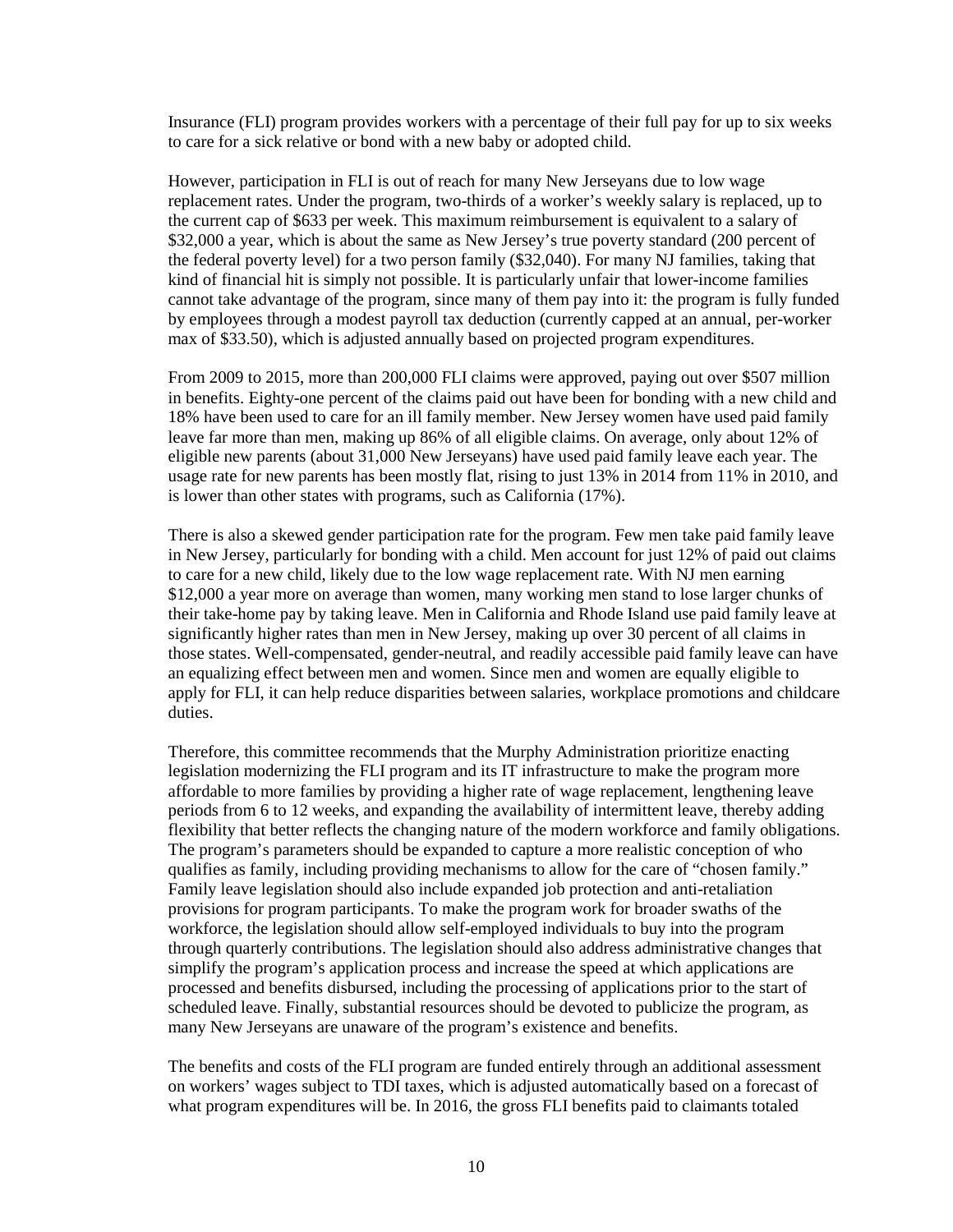\$88.7 million. The actual maximum FLI tax paid by an employee in 2017 was \$34. Any increased FLI benefit payments, along with the associated administrative costs, resulting from the bill will be funded through these employee taxes and not through any assessment on employers. This committee recommends that the program's funding formula be made more progressive to accommodate an expansion without unduly burdening lower income workers.

# **vi. Recommendation: Mitigate the harm from Trump federal rule changes**

This committee recommends that the Murphy Administration remain vigilant to the regulatory actions taking place at the federal level and to take action in New Jersey to mitigate any negative impact they would have. While the Trump Administration has not had tremendous success in using the legislative process to pursue its regressive policies, it has been much more adept at rolling back worker protections achieved through the regulatory process.

For example, under the Obama Administration, the Department of Labor adopted rules that would have expanded overtime wage protections to millions of Americans by setting a realistic wage threshold under which employers could not claim an employee to hold a supervisory position that would exempt them from overtime requirement. It would have extended overtime protections to over 410,000 NJ workers, resulting in higher wages for the employees and increased tax revenues for the state. This committee recommends that the Murphy Administration adopt regulations setting the standard salary level at the 40th percentile of earnings of full-time salaried workers in the Northeast.

The Obama-era DOL also adopted a rule that limited the practice of tip pooling, whereby the tips paid to employees could be collected by the employer and redistributed among both the customerfacing and non-customer-facing employees. Trump's DOL is seeking to replace it with a rule that would not just allow employers to pool tips, but would not even require the pooled tips to be paid out to employees at all. This committee recommends that, at a minimum, the Murphy Administration adopt rules that specify that tips are the property of the employee, not the employer, and that guarantee that tips collected be paid out to employees instead of being kept by an employer. The Administration should also consider doing away with the concept of a separate tipped worker minimum wage.

#### **vii. Recommendation: Institute statewide mandatory earned sick leave**

Over one million New Jersey workers do not have earned sick time, an essential benefit that would strengthen the economic security of our workers, improve productivity, and protect public health. Economic security for our workforce means ensuring that workers do not have to worry about losing their job if they cannot report to work due to an illness. In New Jersey, Latinos, lower-education, and lower-earning workers are particularly likely to lack access to paid sick days. Food workers are also unlikely to have paid sick days, constituting a public health risk.

In the absence of state-level action in this area, thirteen of New Jersey's most populous municipalities have enacted municipal sick leave ordinances. These ordinances require private employers to provide different accruable amounts of paid sick leave to all employees who work over 80 hours a year.

This committee recommends that the Murphy Administration support legislation requiring that employers provide annual paid sick leave, with potential adjustments for smaller firms. Sick leave can be used for an employee's own illness or condition or to care for a family member. The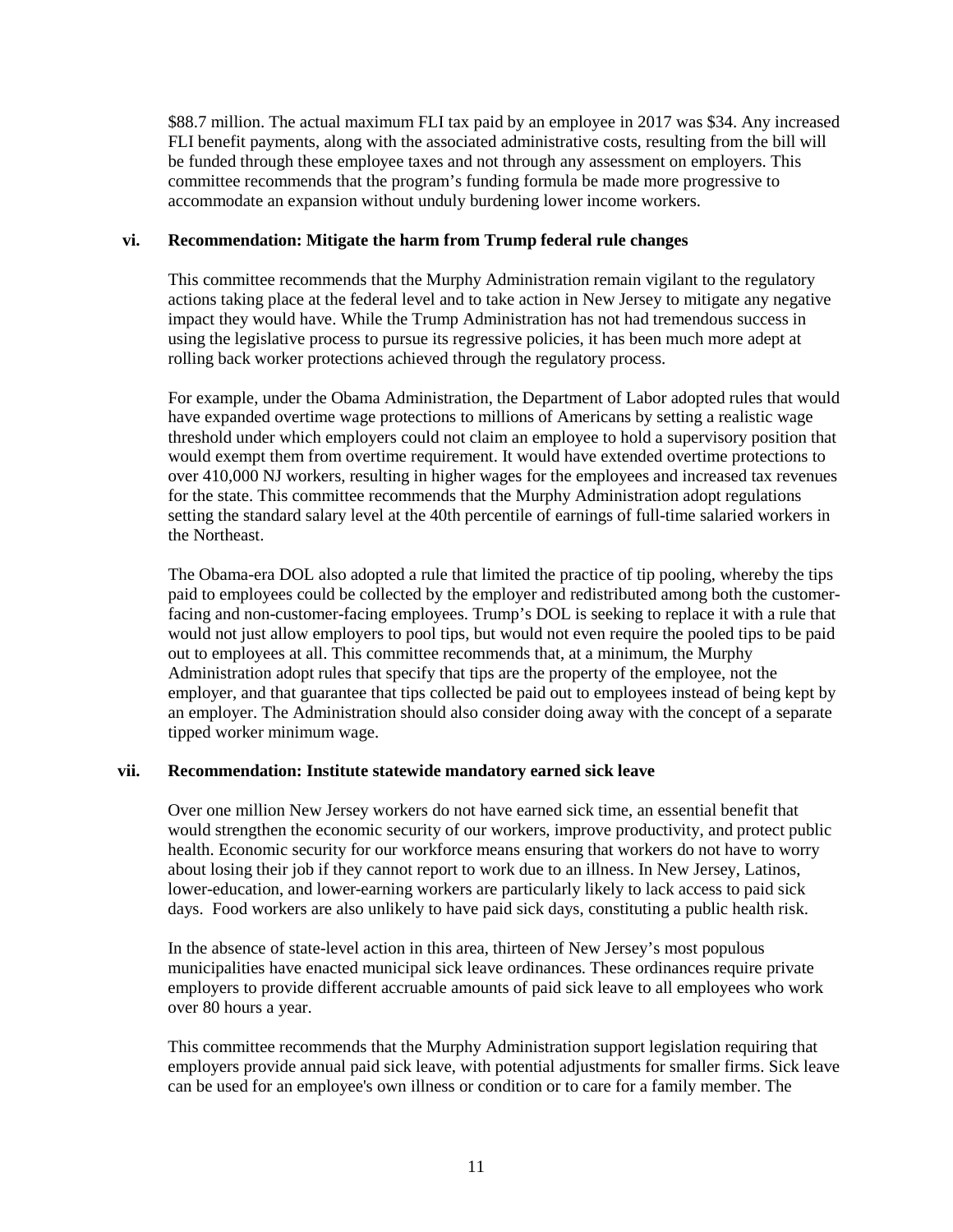statewide legislation should serve as a floor, establishing a minimum level of accruable sick leave benefits.

# **viii. Recommendation: Prohibit unfair scheduling practices**

Significant segments of our state's workforce work at jobs with varying shifts. Many New Jerseyans work multiple jobs, juggling shifts in order to make ends meet. When an employer creates irregular work schedules—assigning shifts without sufficient lead time for workers to arrange their schedules, cancelling shifts at the last minute, or scheduling consecutive shifts without enough time in between them—workers, particularly those with families, can struggle to maintain stable child care, pursue their education, or get vital medical care. This committee recommends that the Murphy administration pursue legislation that sets minimum standards for fair scheduling practices for our state workforce.

# **ix. Recommendation: Ensure that workers benefit from State contracting and incentives**

This committee recommends that the Murphy Administration ensure that when taxpayer dollars are expended to further state interests or to incentivize private sector economic development efforts, every effort is made to ensure that the economic benefits are shared by the workers employed as a result of those projects. We recommend that the state include Responsible Contractor language in state procurement, and that the state revise its business incentive programs to require that construction and building services workers working on or employed in facilities funded by them are paid the prevailing wage rate.

The incoming Administration should ensure that it only contracts with contractors with a record of complying with federal, state, and local requirements for the determination of workplace wages, hours and conditions, including prevailing wages, safety, and workers' compensation. This would ensure that state dollars do not subsidize employers known to abuse their workers.

Wage requirements also need to be strengthened for recipients of state grants. The New Jersey Prevailing Wage Act establishes a prevailing wage level for workers engaged in public works in order to safeguard the workers' efficiency and general well-being, and to protect them as well as their employers from the effects of serious and unfair competition resulting from wage levels that are detrimental to the well-being of all concerned. In 2006, New Jersey began requiring that building services workers employed in properties owned or leased by the state be paid the prevailing wage. Some of the state's business incentive programs require that construction work on projects they fund be performed by workers paid at the prevailing wage rate, but this requirement is not uniform across all the incentive programs.

In recent years, New Jersey has dramatically expanded its use of economic development grants and tax incentives to spur economic development. An integral part of any economic development program should be that the jobs that it creates pay fair and competitive wages, making it a logical step to recommend that any revisions to the state's economic incentive programs feature a requirement that construction and building services workers working on or employed at facilities funded by the programs be paid at prevailing wage rates set through collective bargaining.

# **x. Recommendation: Adapt to the "gig economy"**

This committee recognizes that our economy and our workforce are rapidly evolving in the face of technological innovations. These changes have increasingly led to workers relying more and more on intermittent and temporary employment, rather than in a traditional employer/employee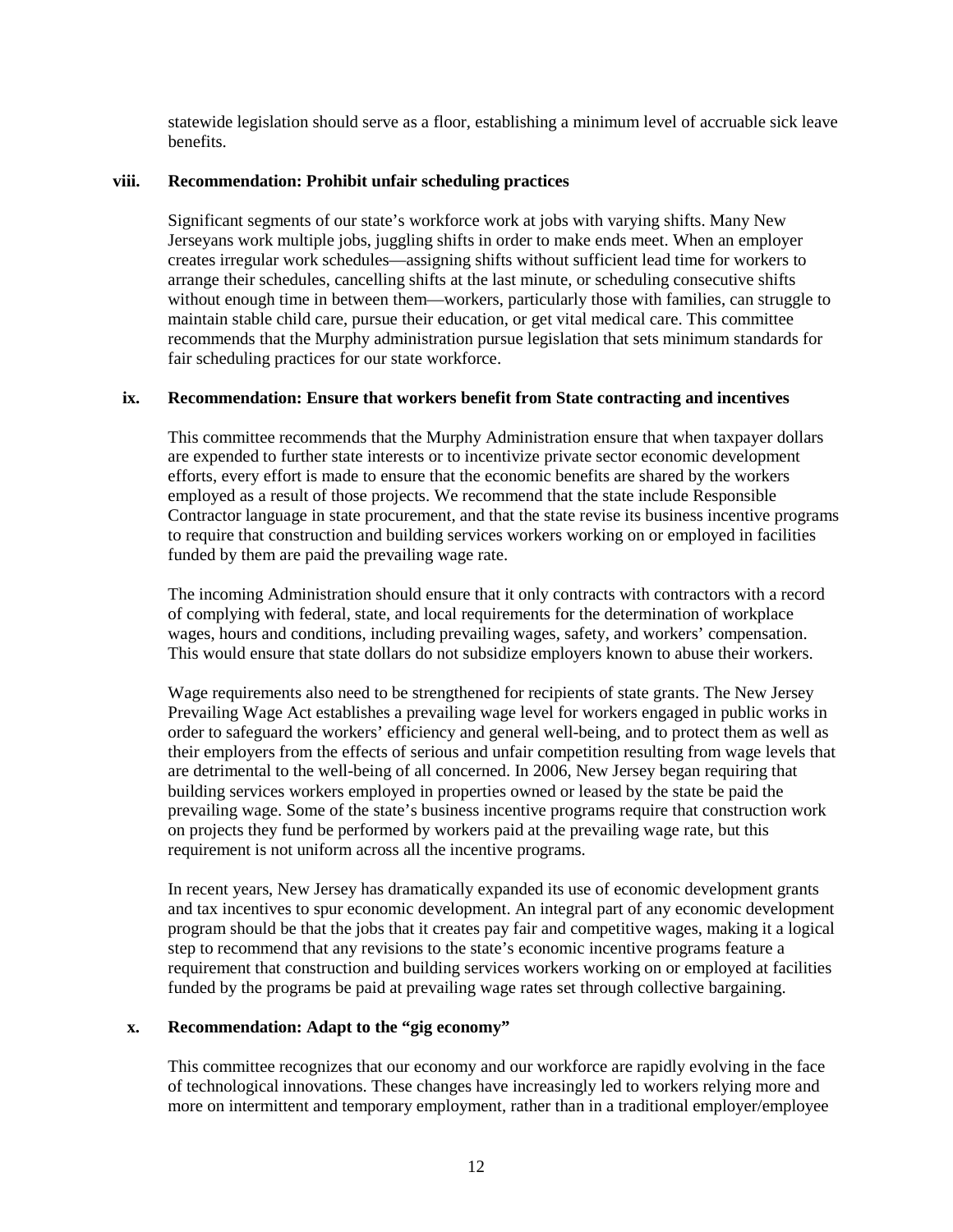relationship, as a means of earning a living. This has created a category of independent workers, or "online gig workers," that provide services on behalf of a business, or "intermediary," to customers to whom they are matched through online technology and apps. In some ways independent workers resemble traditional employees, and in other ways they are similar to independent contractors. It is worth considering what measures, such as the creation of portable benefits packages, access to tax withholding, or obtaining workers' compensation insurance, can be undertaken to help provide economic stability to this emerging segment of the workforce.

This committee recommends that the Murphy Administration empanel a task force to examine the ongoing changes to the workforce that are the result of technologies that connect consumers to services through digital applications and result in short-term work for providers, and recommend statutory, administrative, and regulatory changes that the state should adopt to better serve this growing segment of the workforce.

# **xi. Recommendation: Establish a New Jersey Caregiver Task Force**

An estimated 1.75 million New Jerseyans provide varying degrees of unreimbursed care to persons who are elderly or disabled and limited in their daily activities. For more detail on empaneling a caregiver task force to assess how to improve and expand caregiver support service programs and systems, see the Human and Children Services transition report.

# **xii. Recommendation: Integrate New Jerseyans with disabilities into the workforce**

Federal and state law allows businesses to obtain waivers to employ certain workers with disabilities a pay rates below the minimum wage for the purpose of helping to integrate those individuals into the workforce. In order to comply with the Americans with Disabilities Act (ADA), New Jersey law requires that community rehabilitation programs (CRPs) place a percentage of their clients in competitive integrated employment each year. A 2017 report issued by the State Auditor found that as of last year, 40 percent of the individuals enrolled in CRPs had been there for more than ten years, and that the Division of Vocational Rehabilitation Services in DLWD, which oversees them, lacks a meaningful or financial incentive to encourage the movement of clients from a CRP to a competitive integrated employment setting. The division's current contracts with CRPs require only 10% of clients served to move into competitive integrated employment every year. Low success levels like those in the State Auditor's report have led the Department of Justice to bring actions against Oregon and Rhode Island for violating the ADA. This committee recommends that the Murphy Administration immediately address the procurement process for CRP contracts in order to ensure that New Jersey's rate of placing individuals into competitive integrated employment does not run afoul of federal requirements and also adequately serves the needs of the segment of our disabled workforce that is able to work.

#### **xiii. Recommendation: Improve the Workers' Compensation system**

New Jersey's Workers' Compensation system is an integral part of ensuring that our workforce is adequately protected in cases of temporary and long-term work-related injuries. This committee recommends that the new Administration place a focus on making the system work more efficiently by appointing an appropriate number of highly-qualified Workers' Compensation judges who can ensure workers receive fair and timely benefits. Rigorous criteria requiring familiarity with the system and trial experience should be adopted. This Administration should also explore reforms to the system aimed at making cases move more efficiently, including the uniform application across courts of scheduling rules, and striving to reduce postponements and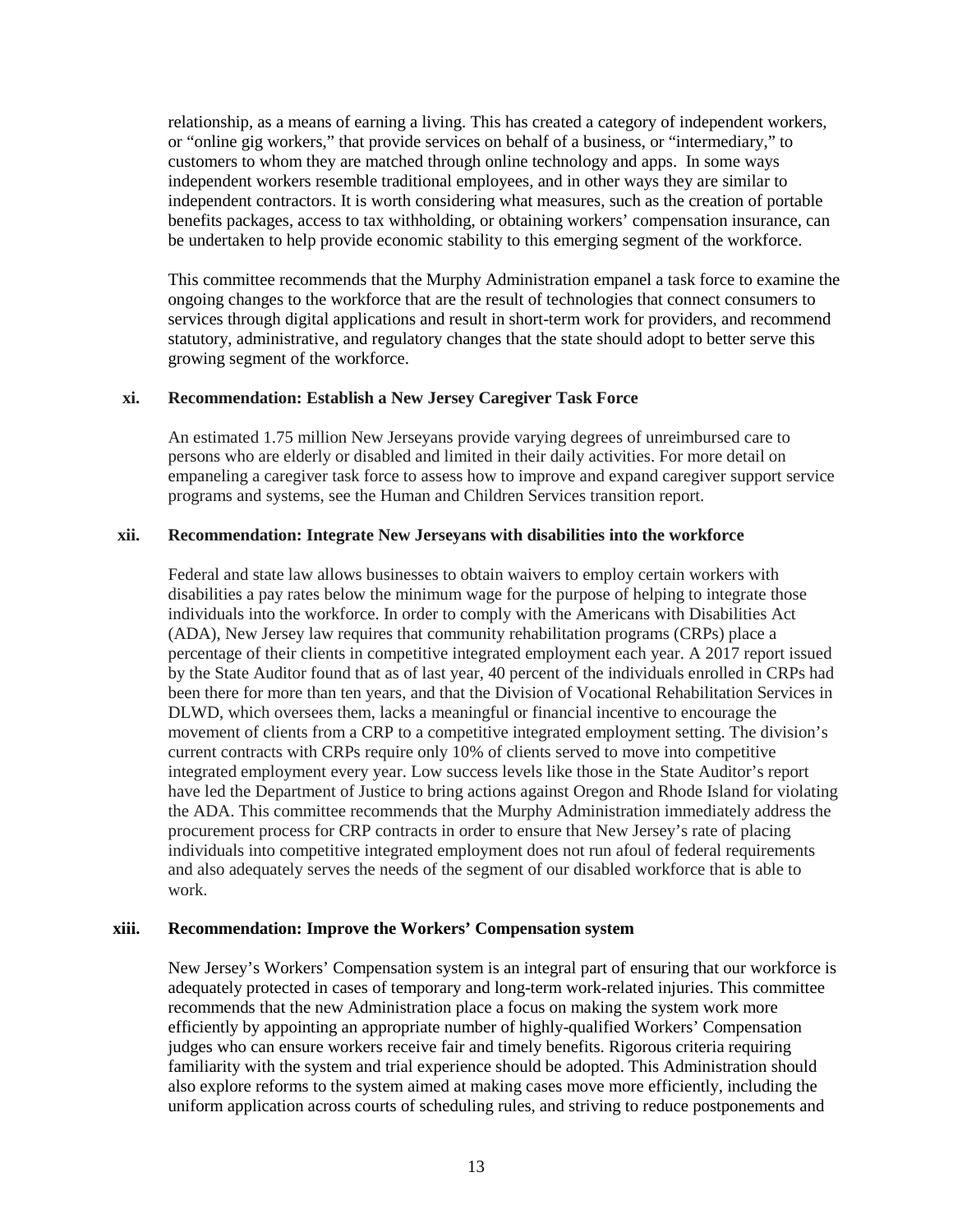delays. In addition, New Jersey should explore "stay at work/return to work" strategies that have been shown to help increase the odds of injured employees returning to employment.